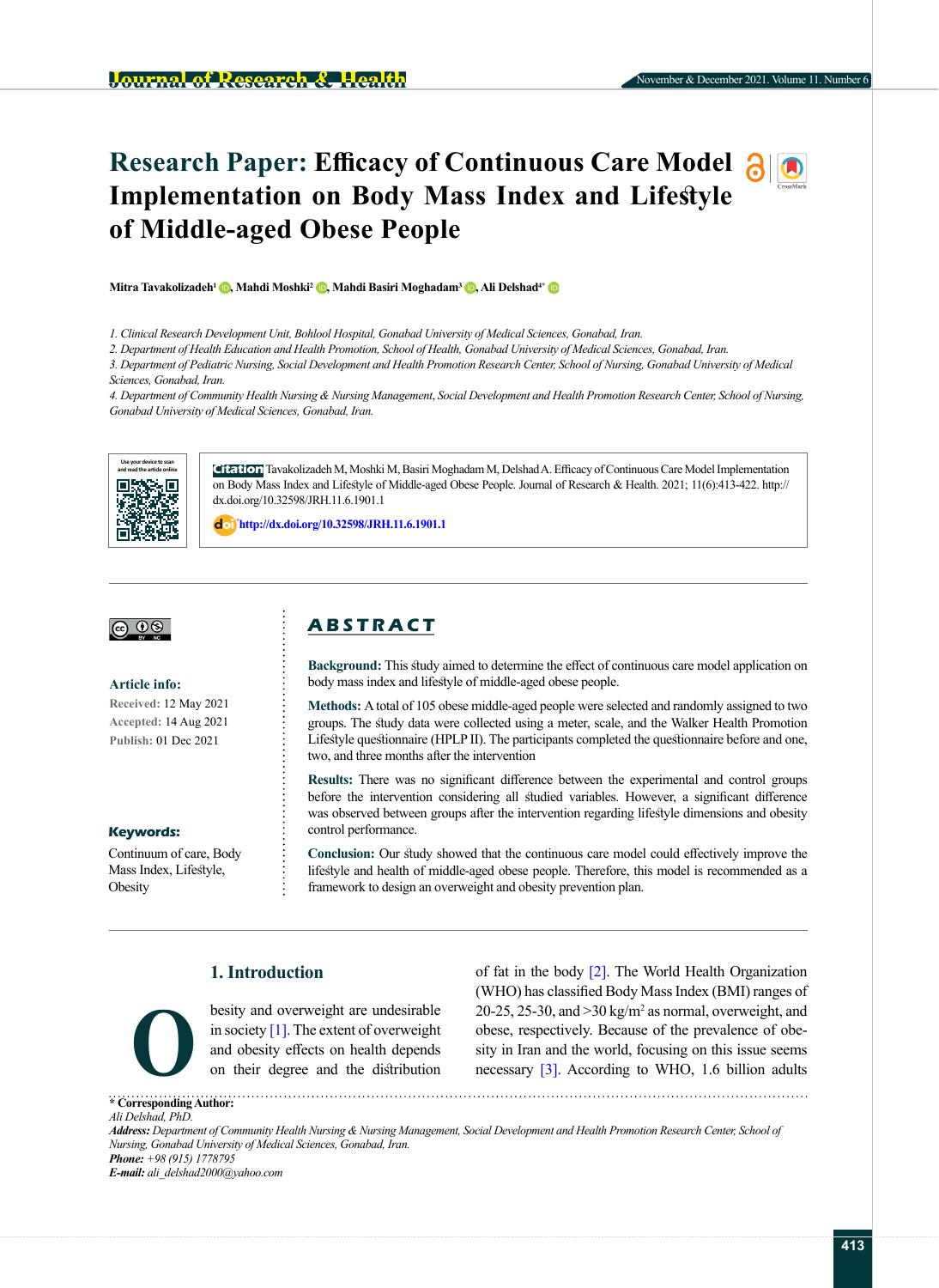worldwide suffer from overweight, and the prevalence of overweight and obesity in Iran is 32% and 18.1%, respectively  $[4]$ . Obesity is associated with increased risk of lipid profile, blood pressure, atherosclerosis, type II diabetes mellitus, arthritis, depression, and breast and colon cancers  $[5-7]$ . In addition, a high correlation is ob-served between BMI and cardiovascular disorders [\[8,](#page-8-5) [9\]](#page-8-6). Also, a relationship has been reported between obesity and behavioral risk factors, as well as demographic and socioeconomic characteristics, such as dietary habits, gender, educational level, lactation to children, age, and history of obesity  $[10]$ .

A lot of research has been done on obesity treatment methods. The main goal of the treatment is weight loss. The main benefit of weight loss is to correct or prevent cardiovascular risk factors [\[11\].](#page-8-8) The development of society requires active and healthy people. The issue of health depends on many factors such as lifestyle [\[12\]](#page-8-9) that includes behaviors, such as eating habits, sleep and rest, physical activity and exercise, weight control, smoking and alcohol consumption, immunization against disease, adaptation to stress, and the ability to use family and community  $[13, 14]$  $[13, 14]$ . People strive to choose a lifestyle to maintain their health and prevent illness.

Non-communicable diseases, especially obesity, have a close relationship with lifestyle. In other words, lifestyle is one of the important determinants of individual health [\[15\].](#page-8-12) Health promotion behavior is considered a significant factor in the health promotion concept and healthcare [\[16\]](#page-8-13). To change unsafe behaviors and promote health, nurses resort to interventions and various models as a performance guide. One of these models is the continuous care model, which is a systematic and continuous process to create an effective, intermittent, and consistent communication between the patient as a care taker and the nurse as the health care provider. This model aims to recognize the needs and problems, sensitize patients to accept and conduct ongoing health behaviors, maintain recovery and promote patients' health. In Iran, Ahmadi in 2001 prepared a continuous care model concerning chronic coronary patients. This model has four stages: identification, sensitization, control, and evaluation. In Ahmadi's model, the patient is considered a continuing and effective care case in the health process [\[17\]](#page-8-14).

Various studies have reported numerous positive effects of this model. For example, it improved the quality of life of schizophrenic [\[18\]](#page-8-15) and hemodialysis patients [\[19\] a](#page-8-16)nd decreased the re-admission and chest pain of patients with coronary artery disease [\[17\]](#page-8-14). The main goal of the continuous care model is developing programs that can result in the adoption and enhancement of insight and adequate performance to control the disease and its complications. The basic functions of this model include recognizing the illness and its nature, recognizing the actual and potential problems induced by the disease, accepting the disease and its effects on life, implementing the role of continuous self-control (good health behaviors), investing in maintaining and valuing health, engaging family for the management of current and immediate problems, changing the patterns and lifestyles, enhancing self-esteem, recognizing the care and treatment team and benefiting from them [\[20,](#page-8-17) [21\]](#page-8-18). The continuous care model establishes and maintains a dynamic, flexible, and continuous communication between the nurse and the patient to improve the patients' lifestyle [\[22\].](#page-8-19)

With respect to the high prevalence of obesity and its adverse effects on the body, especially during middle age, nurses should identify and provide strategies for improving and promoting obese people's health and reducing obesity, and promoting their lifestyles based on some patterns. Therefore, this study aimed to determine the effect of the continuous care model on Body Mass Index (BMI) and lifestyle of obese middle-aged people at Gonabad University of Medical Sciences.

#### **2. Methods**

The present randomized clinical trial with a pretestpost-test design was performed on 105 obese middleaged people referred to Gonabad healthcare centers during 2014-2015. The current study was approved by the Ethics Committee of Gonabad University of Medical Sciences (gmu.irec.1393.89) and was recorded in IRCT (Code: 2016070428790N1).

The sample size was estimated using the following formula (comparing the average of two independent communities) with a confidence interval of 99% and power of 80%. The basic parameters are inserted in the formula based on the Ghavami et al. study  $[17]$ , and 48 people were determined for each group, which increased to 53 people considering a 10% dropout.

Also, one person from the control group was excluded from the study due to unwillingness to continue cooperation [\(Figure 1\).](#page-3-0)

$$
n = \frac{(z_{1\frac{a}{2}} + z_{1\frac{a}{2}})^2 (s_{2}^1 + s_{2}^2)}{\mu_1 \mu_2 y^2} = \frac{11.70(172.59^2 + 142.45^2)}{(45.97^2 + 42.35^2)} \approx 48
$$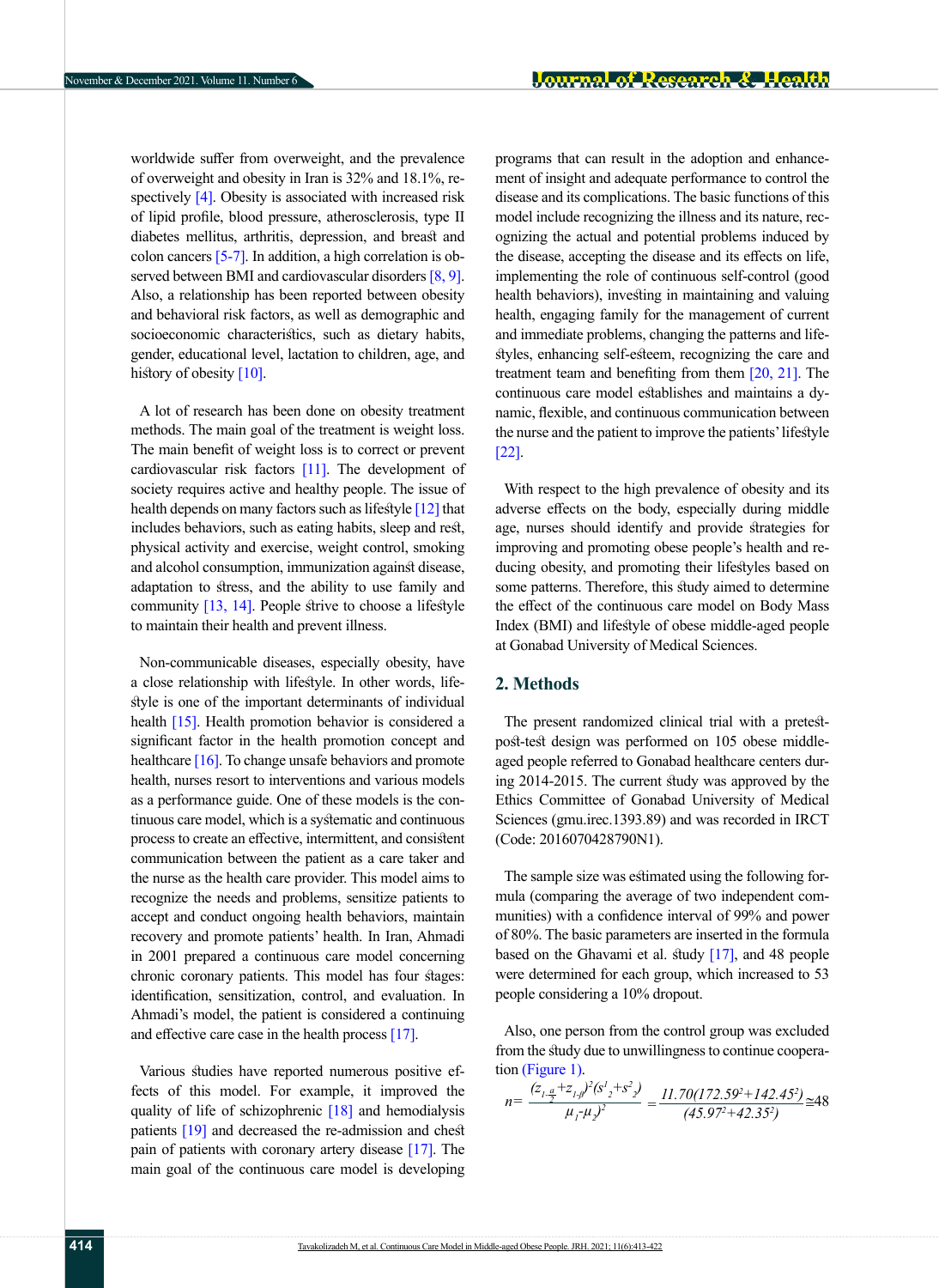To determine the BMI, we used the following Equation:

*BMI=Weight (kg)/Height2 (m2 )*

Standard scales were used to measure participants' height and weight.

#### **Study instrument**

The study questionnaire consisted of three sections: demographic characteristics, Walker Health Promotion Lifestyle dimensions (HPLP II), and obesity control performance. The HPLP II questionnaire is an appropriate localized tool for measuring health-promoting behaviors. It has 52 questions in 6 subscales (nutrition, physical activity, health responsibility, stress management, interpersonal relationships, and spiritual growth). The validity and reliability of the Persian version of this questionnaire were examined by Mohammadi Zeidi et al., who reported the Cronbach  $\alpha$  coefficients for the whole scale as 0.82 and the subcategories from 0.44 to 0.91 [\[19\].](#page-8-16) The questions are scored on a 4-point Likert scale (never, sometimes, often, and routinely). The minimum and maximum total scores are 52 and 208, respectively.

Also, a researcher-made questionnaire was designed to determine the performance of obesity control, to unravel one's performance toward observing the necessary principles for controlling obesity, and to assess the impact of continuous care model implementation. This questionnaire consisted of 40 questions in 4 dimensions: diagnosis and follow-up, correct nutrition, correct habits, and proper physical activity. It is ranked on a performance scale of Yes (1) and No (0). The total score of the questionnaire was obtained from sum of its subscales scores. The content validity of the questionnaire was obtained by preparing the questionnaire based on the continuous care model and considering reliable scientific sources. Then, the questionnaire was handed to 10 professors with sufficient expertise and experience. Finally, the questionnaire was revised with respect to their comments, and its validity was approved.

The reliability of the questionnaire was evaluated using the Coder-Richardson method. The internal consistency of the whole questionnaire was 0.78, of diagnosis and follow-up dimension 0.84, of proper nutrition 0.73, of correct habits 0.80, and of appropriate physical activity 0.75.

At first, the participants were selected among the individuals referred to Gonabad City healthcare centers, Iran using a convenience sampling method. Also, they must meet the following criteria: aged 41-60 years, with BMI higher than 30, not under a specific diet, no liver disease, kidney failure, high blood pressure, diabetes, and depression, not using lipid-lowering drugs during the previous 3 months, being literate, and able to take care of themselves. After obtaining their written consent, the participants entered the study. They were randomly assigned to two groups of control and experimental using the permuted-block randomization method.

The control group received routine care that contained oral training by a health center expert. However, the experimental group underwent a weight control program based on the continuous care model depicted in the following four steps:

**Identification:** The goal of this step is to identify the patient and the nurse and to explain all the steps of the model. This step consists of the introduction of the nurse to the patient, clarifying nurses' expectations at all stages of the study, identifying the patients' expectations, determining the preferred method of communication (face to face or phone calls), agreeing on appointment times, and clarifying the goals of the study. The identification step lasted for half an hour or one hour for each participant, during which BMI, lifestyle, and obesity control performance were preliminary reviewed.

**Sensitization:** This step involved examining the participant's status, clarifying the participant's educational needs, explaining obesity, obesity-induced complications (the present and possible ones), the necessity of considering obesity control regimes, studying basic needs concerning diet and physical activities, elucidating problems caused by lack of attention to weight control, illustrating weight loss patterns, the importance of care continuity behaviors in maintaining health and controlling its complications, addressing the intended questions and answers with emphasis on risk factors to help the patient understand the nature of obesity and its early and late complications and to involve the patient with obesity-induced complications. Depending on the participants' tolerance, comprehension, awareness, knowledge, and problems, 4 to 6 sessions were held, which lasted 1 to 2 hours in groups of 5 to 7. In addition, individual sessions were held to complete the discussions and help participants who were not present at the training sessions. The identification and sensitization steps were held during the first 3 weeks of each month, for 3 consecutive months.

**Control:** The goal of this stage was to institutionalize and sustain health-promoting behaviors by resorting to practices, such as weight control regimens, indirect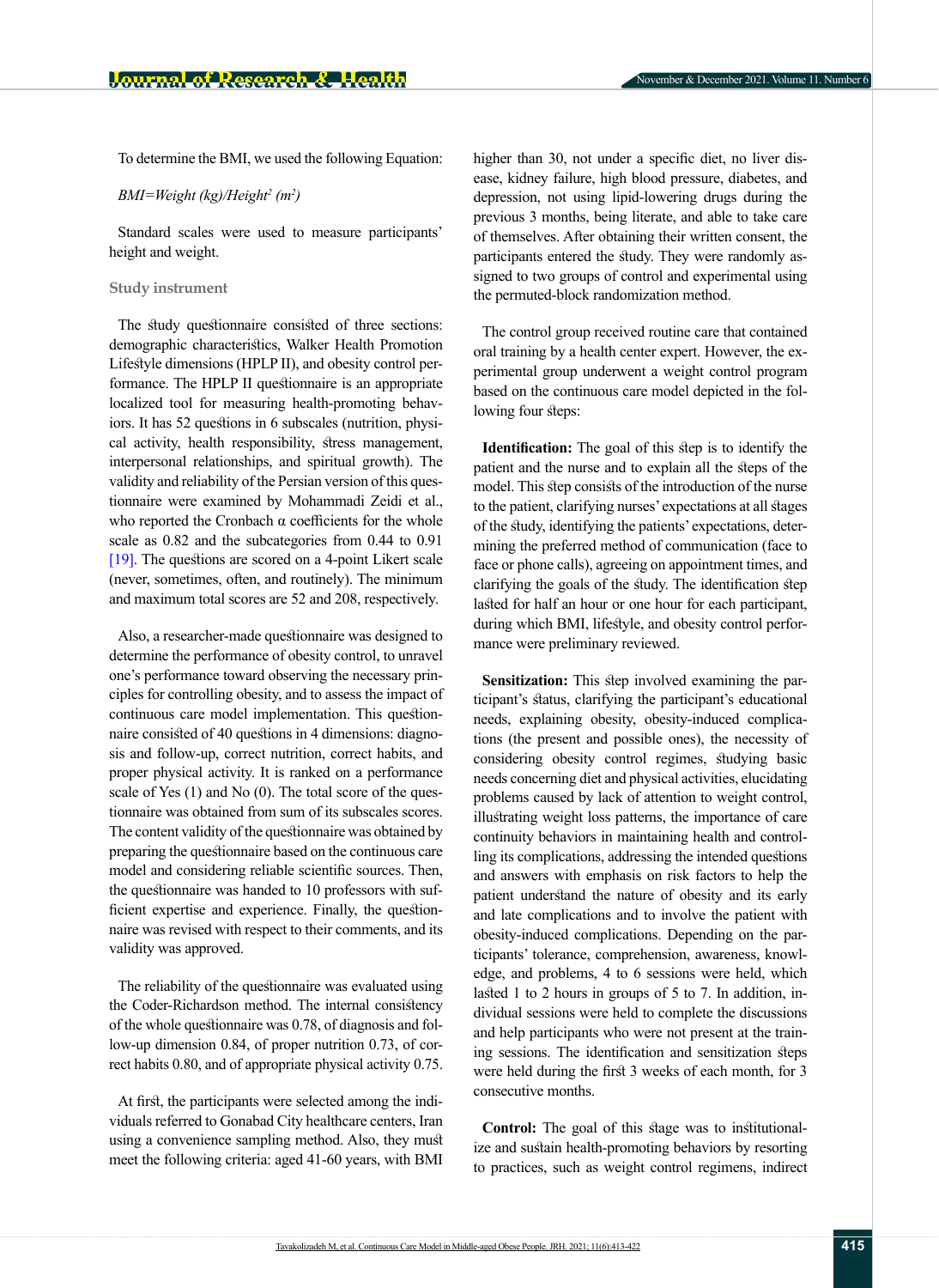

<span id="page-3-0"></span>**Figure 1.** Consort of study design

evaluation of acquired skills, the sustainability of health behaviors examination, consideration of new needs with regard to new problems, and re-sensitization to solve the problems, health behaviors reinforcement and jus- groups before and one, t tification of intervention beneficial effects, signifying concrete indicator improvements, controlling the studied indicators, explaining the proposed solution by the participant, enhancing personal and telephone communications, gaining participants' trust, institutionalizing the continuity of behaviors, and controlling, removing, were investigated using the p or adjusting obesity risk factor. At this stage, continuous care consultations were performed weekly through faceto-face talking or phone calls tailored to the care needs of the experimental group. At the end of each month, BMI, lifestyle, and obesity control performance were evaluated in both groups.  $T = T \cdot T$  to determine the following formula: we use the following formula:  $T \cdot T$ 

**Evaluation:** Although the evaluation was the fourth and final step of the model, the BMI, lifestyle, and obesity control performance were evaluated in both groups

## WRH

at all stages. It should be noted that no intervention was done in the control group. The participants completed the questionnaires in the experimental and control groups before and one, two, and three months after the intervention.

The statistical analyses were performed at a 95% confi- $\frac{1}{2}$  is the study question-<br>the study denote level using the SPSS v. 20 software. The relationships between the dependent and independent variables were investigated using the paired and independent t tests, repeated measures Analysis of Variance (ANOVA) for continuous variables, and the Chi-square test for categorical variables.

## **3. Results**

The current investigation was conducted on 105 participants. The Mean±SD age of the participants in the experimental group was 48.7±5.37 years, and in the control group was 48.55±5.59 years. The two groups were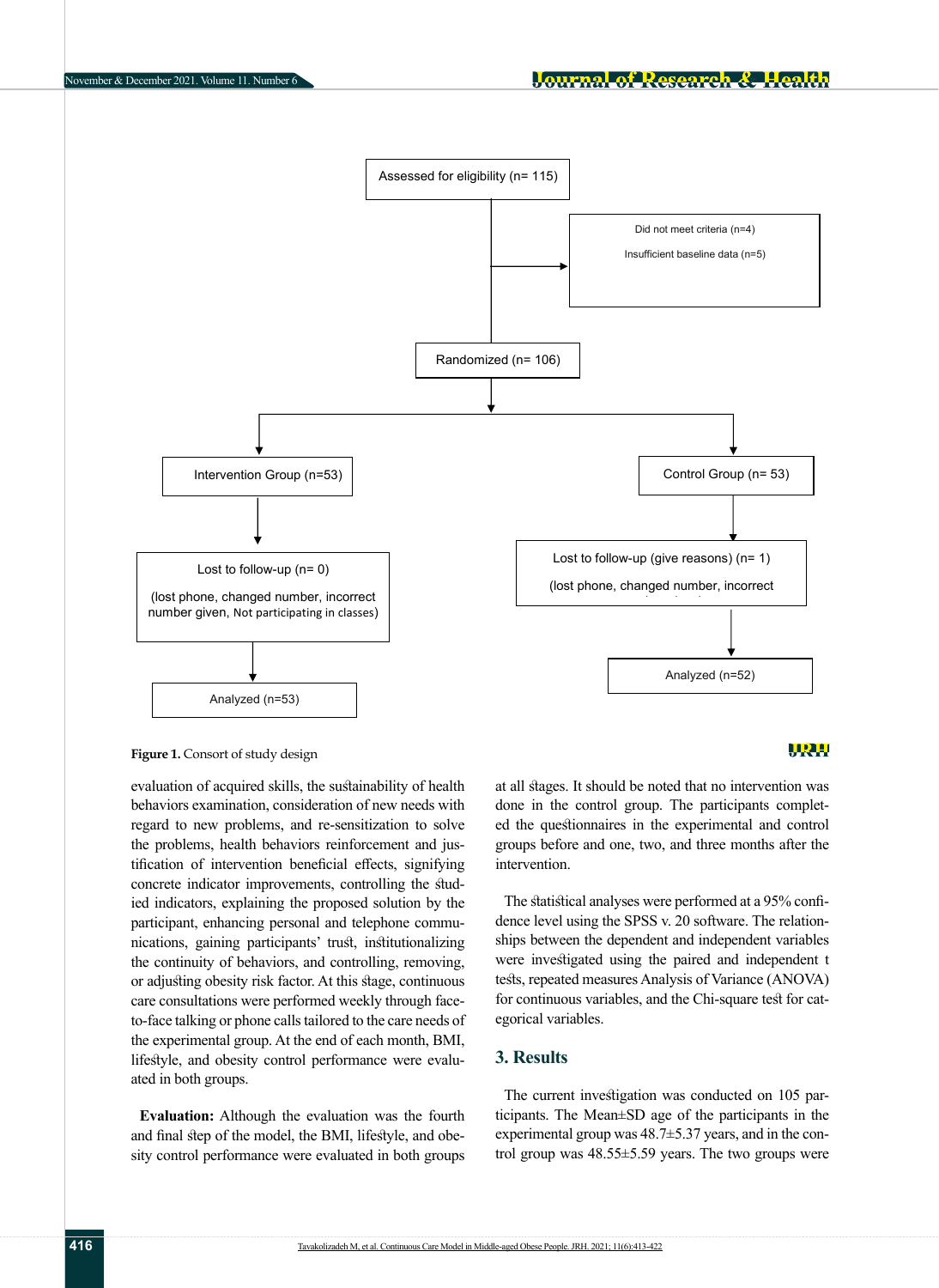| <b>Variables</b>       |               | No. (%)           |                      | P    | <b>Statistical Test</b> |
|------------------------|---------------|-------------------|----------------------|------|-------------------------|
|                        |               | <b>Case Group</b> | <b>Control Group</b> |      |                         |
| Gender                 | Female        | 29(54.70)         | 28(53.80)            | 0.93 | $\chi^2$                |
|                        | Male          | 24(45.30)         | 24(46.20)            |      |                         |
| <b>Marital status</b>  | Married       | 48(90.60)         | 46(88.50)            | 0.68 |                         |
|                        | Single        | O(0)              | 1(1.90)              |      |                         |
|                        | Death spouse  | 1(1.90)           | 2(3.80)              |      | $\chi^2$                |
|                        | Divorced      | 4(7.50)           | 3(5.80)              |      |                         |
| <b>Education level</b> | Illiterate    | 24(45.30)         | 24(46.20)            |      |                         |
|                        | Primary       | 13(24.50)         | 14(26.90)            |      |                         |
|                        | High school   | 8(15.10)          | 8(15.40)             | 0.96 |                         |
|                        | Diploma       | 8(15.10)          | 6(11.50)             |      |                         |
| Employment             | Unemployed    | 3(5.70)           | 4(7.70)              |      |                         |
|                        | Employed      | 5(9.40)           | 7(13.50)             |      |                         |
|                        | Self-employed | 6(11.30)          | 7(13.50)             | 0.93 |                         |
|                        | Housewife     | 15(28.30)         | 13(25.0)             |      |                         |
|                        | Retired       | 21(40.40)         | 24(45.30)            |      |                         |
| Smoking                | Yes           | 16(30.20)         | 14(0.26)             | 0.88 |                         |
|                        | No            | 37(69.80)         | 38(0.73)             |      |                         |

<span id="page-4-0"></span>**Table 1.** Demographic characteristics of the study participants

homogenous in gender, marital status, education level, employment status, income, and smoking [\(Table 1\)](#page-4-0).

The results of repeated measures ANOVA indicated no significant difference between the two groups regarding BMI (P=0.49, F=0.055) [\(Table 2\)](#page-4-1).

The findings demonstrated no significant difference between the experimental and control groups before the intervention concerning the mean score of lifestyle dimensions. However, there was a significant difference between the two groups after the intervention in terms of interpersonal relationships, stress management, exercise,

<span id="page-4-1"></span>**Table 2.** Comparing Mean±SD of BMI in different stages of study between the two groups using independent t-test

|                                     | BMI, Kg/m <sup>2</sup> (Mean±SD) |                      | <b>Statistical Test</b> |      |
|-------------------------------------|----------------------------------|----------------------|-------------------------|------|
| <b>Stages</b>                       | <b>Case Group</b>                | <b>Control Group</b> | P                       | t    |
| Before the intervention             | 35.97±2.99                       | 35.86±3.23           | 0.84                    | 0.19 |
| One month after the intervention    | $35.80 \pm 2.98$                 | $35.87 \pm 3.22$     | 0.91                    | 0.11 |
| Two months after the intervention   | 35.73±3.07                       | 35.83±3.26           | 0.87                    | 0.17 |
| Three months after the intervention | 35.68±3.02                       | 35.80±3.24           | 0.84                    | 0.20 |
|                                     |                                  |                      |                         |      |

URH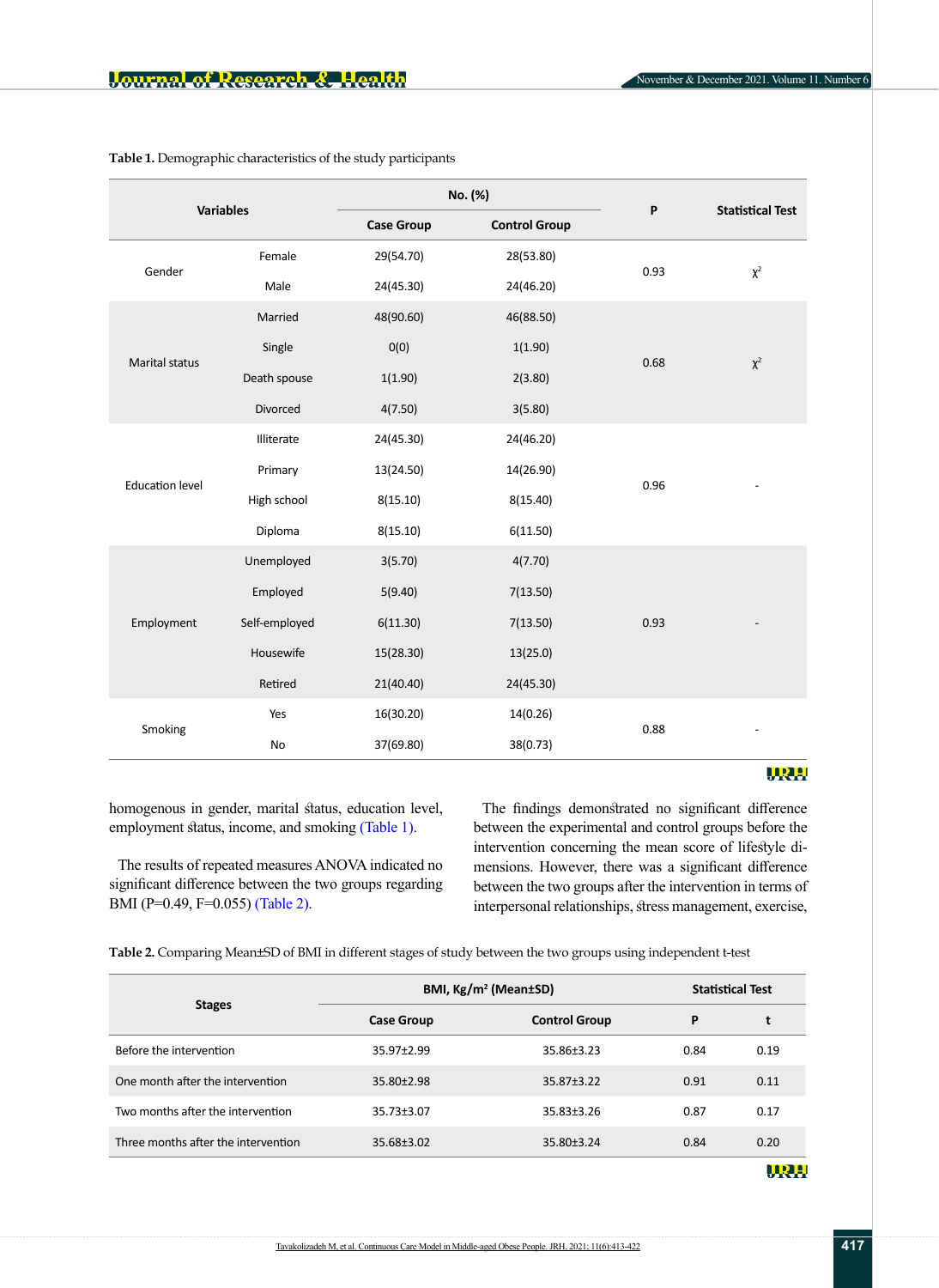| <b>Lifestyle Dimensions</b>    | <b>Stages</b>                       | <b>Mean</b> tSD  | P                |         |  |
|--------------------------------|-------------------------------------|------------------|------------------|---------|--|
|                                |                                     | Case             | Control          |         |  |
|                                | Before the intervention             | 17.11±4.10       | 18.08±3.58       | 0.20    |  |
|                                | One month after the intervention    | 17.70±4.39       | 18.56±3.77       | 0.28    |  |
| Spiritual growth               | Two months after the intervention   | 18.11±4.37       | 18.94±3.83       | 0.30    |  |
|                                | Three months after the intervention | 18.62±4.27       | 19.04±3.72       | 0.76    |  |
|                                | Before the intervention             | 17.21±3.63       | 17.46±4.15       | 0.74    |  |
|                                | One month after the intervention    | 18.09±3.42       | 18.40±4.19       | 0.68    |  |
| Health Responsibility          | Two months after the intervention   | 18.62±3.48       | 18.85±3.86       | 0.76    |  |
|                                | Three months after the intervention | 19.17±3.56       | 19.08±3.59       | 0.89    |  |
|                                | Before the intervention             | 18.66±3.98       | 17.63±4.19       | 0.20    |  |
|                                | One month after the intervention    | 19.34±4.24       | 18.13±4.08       | 0.14    |  |
| <b>Interpersonal Relations</b> | Two months after the intervention   | 19.87±4.12       | 18.31±3.09       | 0.05    |  |
|                                | Three months after the intervention | 20.49±3.83       | 18.96±3.66       | 0.04    |  |
|                                | Before the intervention             | 18.75±3.99       | 18.15±4.10       | 0.45    |  |
| Stress management              | One month after the intervention    | 20.60±4.64       | 18.90±4.02       | 0.04    |  |
|                                | Two months after the intervention   | 21.02±4.56       | 19.33±3.94       | 0.04    |  |
|                                | Three months after the intervention | 21.47±4.16       | 19.65±3.77       | 0.02    |  |
|                                | Before the intervention             | 17.47±4.24       | 18.21±4.41       | 0.38    |  |
| <b>Physical Activity</b>       | One month after the intervention    | 21.02±4.00       | 19.06±3.98       | 0.01    |  |
|                                | Two months after the intervention   | 22.47±3.72       | $19.13 \pm 3.97$ | < 0.001 |  |
|                                | Three months after the intervention | 23.34±2.89       | 19.42±3.91       | < 0.001 |  |
|                                | Before the intervention             | $15.53 \pm 3.41$ | $15.75 \pm 3.75$ | 0.75    |  |
|                                | One month after the intervention    | 19.79±3.71       | 16.40±4.23       | < 0.001 |  |
| <b>Nutrition</b>               | Two months after the intervention   | 20.92±3.63       | 16.65±4.33       | < 0.001 |  |
|                                | Three months after the intervention | 22.34±3.65       | 17.12±4.16       | < 0.001 |  |
|                                | Before the intervention             | 104.74±9.60      | 105.29±10.60     | 0.78    |  |
|                                | One month after the intervention    | 116.55±10.60     | 109.46±11.25     | 0.001   |  |
| Total                          | Two months after the intervention   | 121.02±10.57     | 111.21±10.78     | 0.001   |  |
|                                | Three months after the intervention | 125.43±10.34     | 113.27±9.47      | 0.001   |  |

<span id="page-5-0"></span>**Table 3.** Comparing Mean±SD scores of health-promoting lifestyle dimensions in different stages of study between the two groups

URH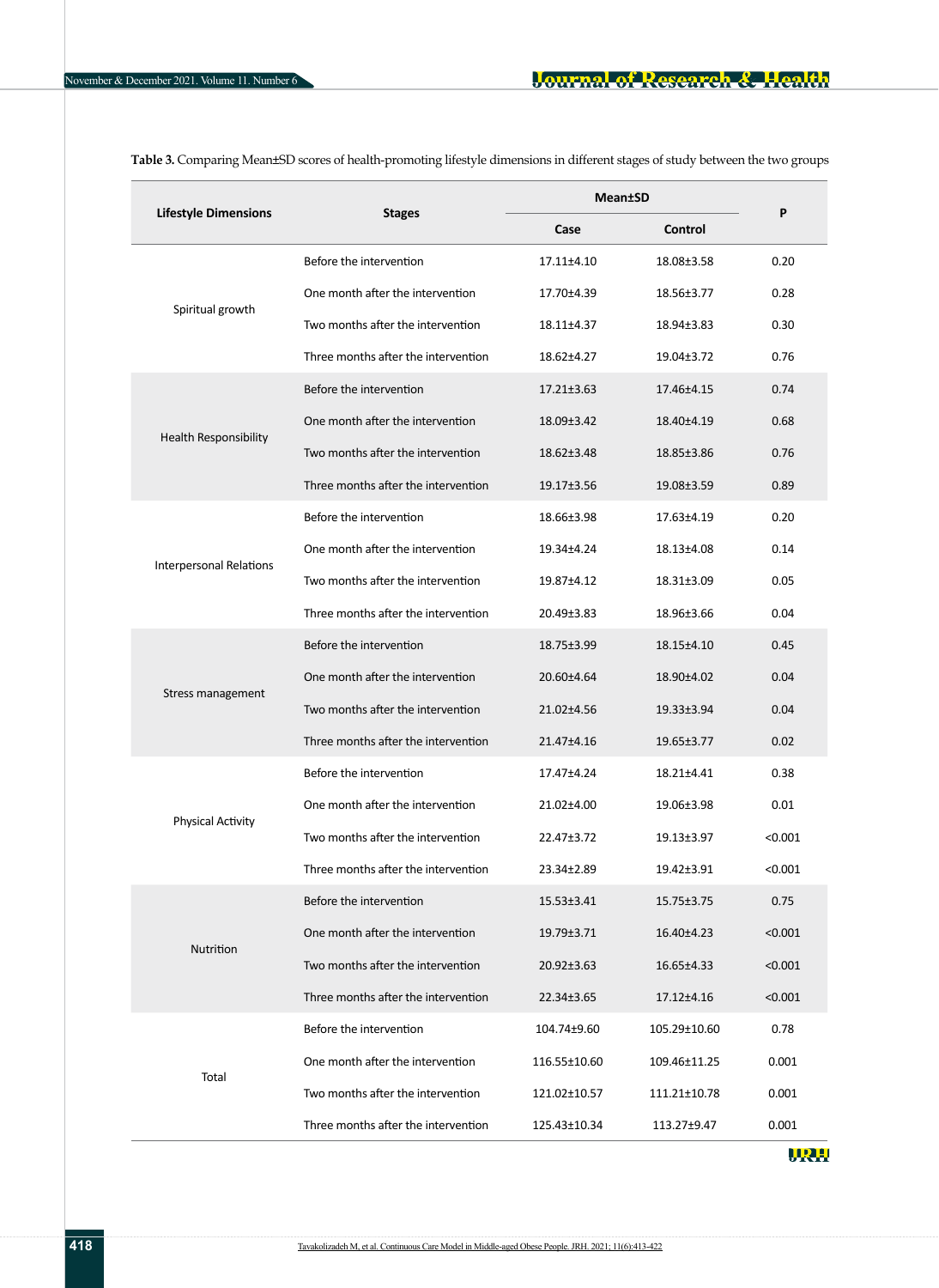| <b>Aspect Control Func-</b> | <b>Stages</b>                       | <b>Mean</b> tSD  |                 | P       |                         |  |
|-----------------------------|-------------------------------------|------------------|-----------------|---------|-------------------------|--|
| tion Obesity                |                                     | Case             | Control         |         | <b>Test</b>             |  |
| Detection and follow-up     | Before the intervention             | $2.34 \pm 0.99$  | $2.27 \pm 1.06$ | 0.78    | The Mann-<br>Whitney    |  |
|                             | One month after the intervention    | $2.64 \pm 1.02$  | $2.38 \pm 0.95$ | 0.24    |                         |  |
|                             | Two months after the intervention   | $2.92 \pm 1.01$  | $2.37 \pm 1.01$ | 0.75    |                         |  |
|                             | Three months after the intervention | $3.11 \pm 1.05$  | 2.38±0.93       | < 0.001 |                         |  |
|                             | Before the intervention             | 17.08±3.80       | 16.75±3.99      | 0.67    | Indepen-<br>dent t-test |  |
|                             | One month after the intervention    | 18.45±2.99       | 17.08±3.53      | 0.03    |                         |  |
| Nutrition                   | Two months after the intervention   | 18.09±3.60       | 16.96±3.66      | 0.11    |                         |  |
|                             | Three months after the intervention | 18.74±3.27       | 16.88±3.67      | 0.08    |                         |  |
|                             | Before the intervention             | $2.28 \pm 1.02$  | $2.33 \pm 1.04$ | 0.84    | The Mann-<br>Whitney    |  |
|                             | One month after the intervention    | $2.64 \pm 1.05$  | $2.33 \pm 1.00$ | 0.12    |                         |  |
| <b>Physical Activity</b>    | Two months after the intervention   | $2.83 \pm 0.90$  | $2.31 \pm 0.89$ | 0.05    |                         |  |
|                             | Three months after the intervention | 2.87±0.90        | $2.44 \pm 0.82$ | 0.01    |                         |  |
|                             | Before the intervention             | $2.43 \pm 1.02$  | 2.35±1.008      | 0.67    | The Mann-<br>Whitney    |  |
|                             | One month after the intervention    | $2.70 \pm 0.93$  | $2.35 \pm 0.92$ | 0.05    |                         |  |
| <b>Correct habits</b>       | Two months after the intervention   | $2.87 \pm 0.83$  | $2.46 \pm 0.77$ | 0.006   |                         |  |
|                             | Three months after the intervention | $2.91 \pm 0.81$  | $2.52 \pm 0.75$ | 0.015   |                         |  |
|                             | Before the intervention             | 24.13±3.54       | 23.69±4.64      | 0.59    |                         |  |
|                             | One month after the intervention    | 26.43±3.11       | 24.13±3.99      | 0.001   | Indepen-<br>dent t-test |  |
| Total                       | Two months after the intervention   | 26.72±3.68       | 24.10±3.99      | 0.001   |                         |  |
|                             | Three months after the intervention | $27.62 \pm 3.50$ | 24.23±3.96      | < 0.001 |                         |  |

<span id="page-6-0"></span>**Table 4.** Comparing Mean±SD dimensions of obesity control performance in different stages of study between the two groups

#### URH

physical activity, and nutrition (post-test) (P<0.001) in a way that the mean scores in the experimental group were higher than the control group. In general, the two groups were similar in terms of lifestyle mean scores before the intervention. However, the two groups differed significantly after the intervention, and the lifestyle improved in the experimental group [\(Table 3\)](#page-5-0).

The results showed no significant difference between the experimental and control groups before the intervention regarding the mean score of obesity control performance. However, significant differences were observed between groups after the intervention (post-test) concerning all dimensions, including diagnosis and follow-up, nutritional performance, physical activity, and correct habits  $(P<0.001)$ , and the experimental group obtained higher scores. In other words, the intervention made two groups differed significantly considering obesity performance and improved this performance in the experimental group [\(Table 4\)](#page-6-0).

## **4. Discussion**

The continuous care model can result in care acceptance, comprehension enhancement, and appropriate performance through designing and developing programs. Consequently, it can be beneficial in controlling obesity and its possible complications [\[17\]](#page-8-14). The results indicated that interventions, such as education, care, and counseling, are effective in weight control performance. This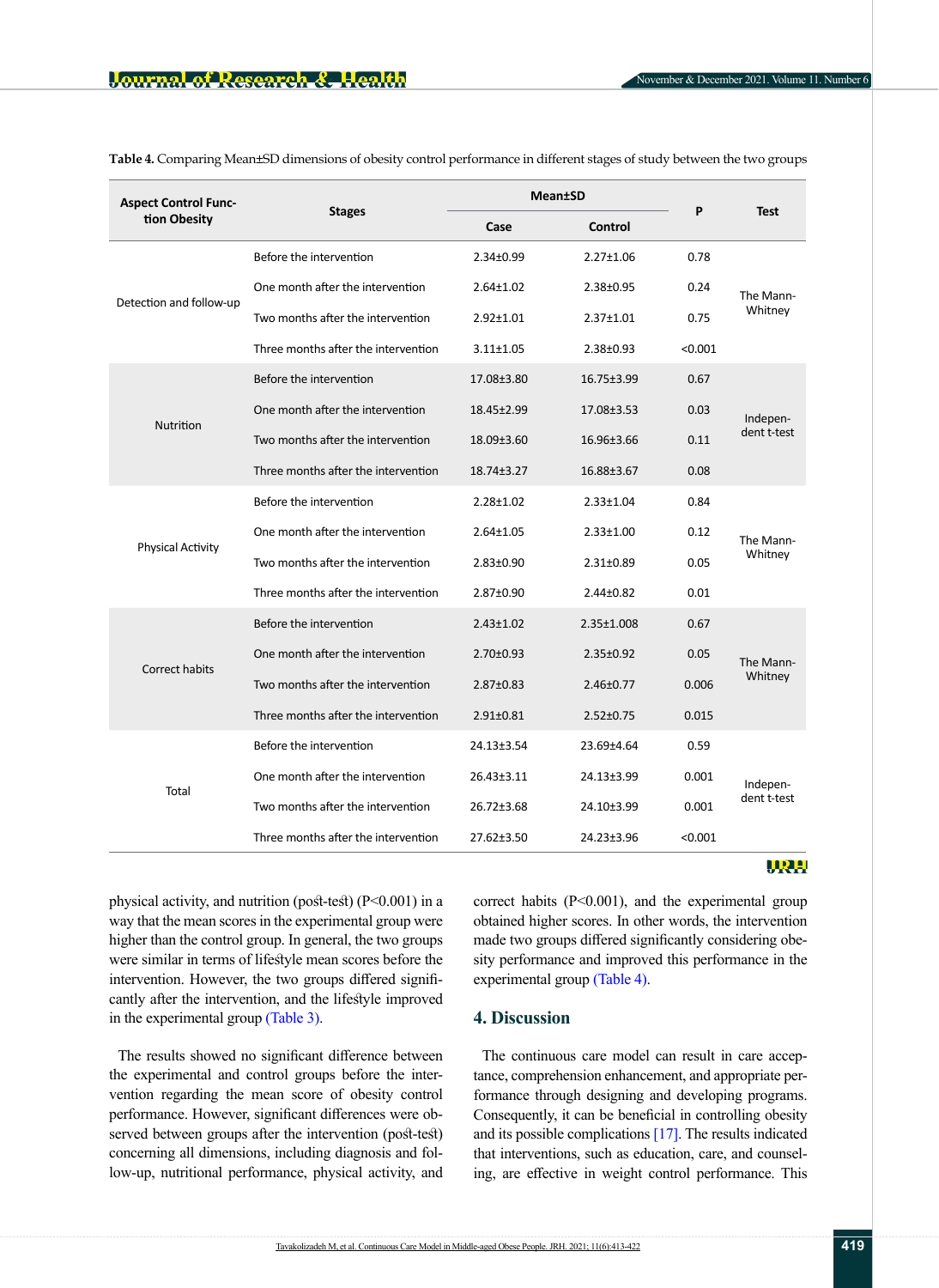model emphasized all factors affecting lifestyle (comprehension development, responsiveness, exercise, nutrition, stress management, and interpersonal relationships), focused on the susceptibility process, and caused person engagement in self-care. The intervention significantly increased the total score of lifestyle and its dimensions, i.e., interpersonal relationships, stress management, exercise, physical activity, and nutrition in the experimental group, leading to participants' lifestyle promotion.

Rahimi et al.'s results were in line with our results [\[20\]](#page-8-17). Similarly, Sadeghi Sherme et al. showed that implementing the continuous care model improves the quality of life in patients who underwent coronary artery bypass graft [\[23\]](#page-8-20). Anjomanian indicated merely a statistically significant difference between two groups concerning interpersonal relationships using a continuous care model that is consistent with the results of this study  $[18]$ . In this care model, attention is paid to planning for physical activity and physical mobility. This is one of the reasons for the weight adjustment resulting from implementing the physical mobility program. People with high BMI suffer from obesity and being overweight because of impulsivity [\[24\]](#page-8-21). Consistent with other studies, the present research unraveled the significant role of intervention in improving nutritional performance and enhancing correct habits, physical activity, and obesity control performance. This intervention can be considered an essential factor in reducing complications and improving symptoms of health problems along with other treatments [\[20,](#page-8-17) [25\].](#page-8-22) Investigating the effect of the continuous care model on blood pressure and weight control in hemodialysis patients, Rahimi demonstrated that a proper exercise program could be effective in terms of weight loss [\[20\]](#page-8-17).

In the same way, the study above showed that by improving physical activity, abandoning incorrect lifestyle habits, and enhancing lifestyle, overweight individuals could reduce their weight and benefit from its positive consequences, including improvements in blood sugar, lipids, and blood pressure control [\[26\]](#page-9-0). In addition, the current study results showed that the continuous care model had no significant effect on BMI that is in line with Rahimi et al., revealing no significant role for this model concerning BMI in hemodialysis patients [\[20\]](#page-8-17). However, the findings were not consistent with those reported by Ely et al., Alizadeh et al., and Ghavami et al., which can be due to inadequate supervision for these activities implementation in the present study [\[17,](#page-8-14) [26,](#page-9-0) [27\].](#page-9-1)

## **5. Conclusion**

This study showed that the implementation of a continuous care model using a continuous approach could be an effective and applicable nursing intervention for improving the lifestyle of obese people. Implementing this model can benefit from controlling obesity since there is effective communication between the patient and the nurse. Therefore, this care model is suggested along with other usual care methods for obese middle-aged people. Sufficient evidence shows that implementing a continuous care model can significantly affect various lifestyle domains in obese patients. Concerning limitations, this research suffered from its cross-sectional design and the instruments for data collection, namely, questionnaire and self-question methods, since participants could refrain frain from providing honest responses. Moreover, the large number of questions prolonged the duration of completing the questionnaire, which could reduce the accuracy of the answers. Besides, this study was carried out on middle-aged people, so the findings cannot be generalized to other age groups.

### **Ethical Considerations**

**Compliance with ethical guidelines**

This study was approved by the Ethics Committee of the Gonabad University of Medical Sciences (Code: IR.GMU.REC.1394.3).

#### **Funding**

This research did not receive any grant from funding agencies in the public, commercial, or non-profit sectors.

#### **Authors' contributions**

Study design: Mitra Tavakolizadeh, Mahdi Moshki, and Ali Delshad; Manuscript preparation and data collection: Mitra Tavakolizadeh; Statistical analysis: Mahdi Basiri Moghadam; Manuscript review: All authors.

#### **Conflict of interest**

The authors declared no conflict of interest.

#### **Acknowledgments**

The authors would like to acknowledge and thank the Clinical Research Development Unit at Gonabad University of Medical Sciences for their contribution to this research article.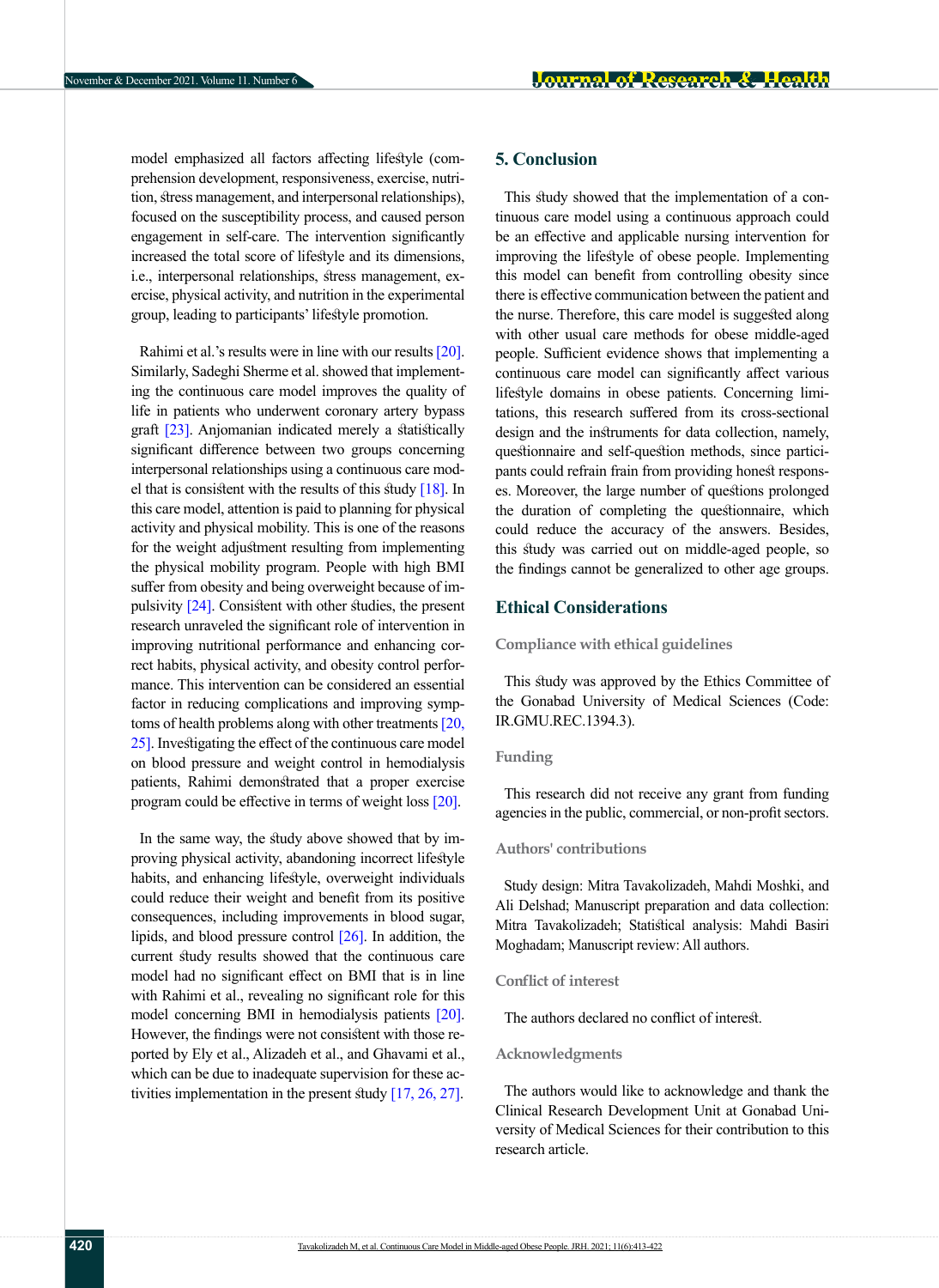#### **References**

- <span id="page-8-0"></span>[1] McGee M. From makeover media to remaking culture: Four directions for the critical study of self-help culture. Sociology Compass. 2012; 6(9):685-93. [\[DOI:10.1111/j.1751-9020.2012.00485.x\]](https://onlinelibrary.wiley.com/doi/abs/10.1111/j.1751-9020.2012.00485.x)
- <span id="page-8-1"></span>[2] Biro FM, Wien M. Childhood obesity and adult morbidities. The American Journal of Clinical Nutrition. 2010; 91(5):1499S-1505S. [[DOI:10.3945/ajcn.2010.28701B\]](https://doi.org/10.3945/ajcn.2010.28701b)[[PMID](https://pubmed.ncbi.nlm.nih.gov/20335542/)] [\[PMCID\]](http://www.ncbi.nlm.nih.gov/pmc/articles/pmc2854915/)
- <span id="page-8-2"></span>[3] Nam GE, Kim YH, Han K, Jung JH, Rhee EJ, Lee SS, et al. Korean society for the study of obesity. Obesity fact sheet in Korea, 2019: Prevalence of obesity and abdominal obesity from 2009 to 2018 and social factors. Journal of Obesity & Metabolic Syndrome. 2020; 29(2):124-32. [\[DOI:10.7570/jomes20058](https://doi.org/10.7570/jomes20058)][\[PMID\]](https://pubmed.ncbi.nlm.nih.gov/32581145/) [\[PMCID](http://www.ncbi.nlm.nih.gov/pmc/articles/pmc7338491/)]
- <span id="page-8-3"></span>[4] van Ginneken V, Sitnyakowsky L, Jeffery JE. "Infectobesity: Viral infections (especially with human adenovirus-36: Ad-36) may be a cause of obesity. Medical Hypotheses. 2009; 72(4):383-8. [[DOI:10.1016/j.mehy.2008.11.034](https://doi.org/10.1016/j.mehy.2008.11.034)][\[PMID\]](https://pubmed.ncbi.nlm.nih.gov/19138827/)
- <span id="page-8-4"></span>[5] Jeffcoat R. Obesity - a perspective based on the biochemical interrelationship of lipids and carbohydrates. Medical Hypotheses. 2007; 68(5):1159-71. [[DOI:10.1016/j.mehy.2006.06.009\]](https://doi.org/10.1016/j.mehy.2006.06.009) [\[PMID](https://pubmed.ncbi.nlm.nih.gov/17257774/)]
- [6] Babaniamansour S, Aliniagerdroudbari E, Niroomand M. [Glycemic control and associated factors among Iranian population with type 2 diabetes mellitus: Across-sectional study (Persian)]. Journal of Diabetes & Metabolic Disorders. 2020; 19(2):933-40. [[DOI:10.1007/s40200-020-00583-4\]](https://doi.org/10.1007/s40200-020-00583-4)[\[PMID](https://pubmed.ncbi.nlm.nih.gov/33520813/)][[PMCID\]](http://www.ncbi.nlm.nih.gov/pmc/articles/pmc7843766/)
- [7] Niroomand M, Babaniamansour S, Aliniagerdroudbari E, Golshaian A, Meibodi AM, Absalan A. [Distress and depression among patients with diabetes mellitus: Prevalence and associated factors: A cross-sectional study (Persian)]. Journal of Diabetes & Metabolic Disorders. 2021; 20(1):141-51. [[DOI:10.1007/s40200-](https://doi.org/10.1007/s40200-020-00721-y) [020-00721-y\]](https://doi.org/10.1007/s40200-020-00721-y)[\[PMID](https://pubmed.ncbi.nlm.nih.gov/34178826/)] [[PMCID\]](file:///M:/Negah%20Publication/Mags/Gonabad%20University/JRH/JRH-V11/JRH-V11-N6/Word/Re/PMC8212327%20(available%20on%202022-01-18))
- <span id="page-8-5"></span>[8] Zare N, Keshavarzi S, Zeighami B. [Some risk factors of obesity in rural women of Zarrindasht: Using linear regression odds ratio (Persian)]. Zahedan Journal Research in Medical Sciences. 2017; 19(2):e94807. [https://sites.kowsarpub.com/zjrms/arti](https://sites.kowsarpub.com/zjrms/articles/94807.html)[cles/94807.html](https://sites.kowsarpub.com/zjrms/articles/94807.html)
- <span id="page-8-6"></span>[9] Babaniamansour P, Mohammadi M, Babaniamansour S, Aliniagerdroudbari E. [The relation between atherosclerosis plaque composition and plaque rupture (Persian)]. Journal of Medical Signals and Sensors. 2020; 10(4):267-73. [\[DOI:10.4103/jmss.](https://doi.org/10.4103/jmss.jmss_48_19) [JMSS\\_48\\_19\]](https://doi.org/10.4103/jmss.jmss_48_19)[ [PMID\]](https://pubmed.ncbi.nlm.nih.gov/33575199/) [\[PMCID](http://www.ncbi.nlm.nih.gov/pmc/articles/pmc7866947/)]
- <span id="page-8-7"></span>[10] Wilsgaard T, Jacobsen BK, Arnesen E. Determining lifestyle correlates of body mass index using multilevel analyses: The tromsø study, 1979-2001. American Journal of Epidemiology. 2005; 162(12):1179-88. [\[DOI:10.1093/aje/kwi328\]](https://doi.org/10.1093/aje/kwi328) [\[PMID\]](https://pubmed.ncbi.nlm.nih.gov/16269586/)
- <span id="page-8-8"></span>[11] Rock CL, Flatt SW, Barkai HS, Pakiz B, Heath DD. Walnut consumption in a weight reduction intervention: Effects on body weight, biological measures, blood pressure and satiety. Nutrition Journal. 2017; 16(1):76. [\[DOI:10.1186/s12937-017-0304-z](https://doi.org/10.1186/s12937-017-0304-z)] [[PMID](https://pubmed.ncbi.nlm.nih.gov/29202751/)] [\[PMCID](http://www.ncbi.nlm.nih.gov/pmc/articles/pmc5715655/)]
- <span id="page-8-9"></span>[12] World Health Organization. Achieving quality health services for all, through better water, sanitation and hygiene. Switzerland: World Health Organization; 2020. [https://apps.who.int/](https://apps.who.int/iris/bitstream/handle/10665/333783/9789240009493-eng.pdf) [iris/bitstream/handle///9789240009493-eng.pdf](https://apps.who.int/iris/bitstream/handle/10665/333783/9789240009493-eng.pdf)
- <span id="page-8-10"></span>[13] Hinkle JL, Cheever KH. Brunner & suddarth's textbook of medical-surgical nursing. 14th edition. India: Wolters Kluwer India Pvt Ltd; 2018. [https://jelaser.dk/sites/default/files/web](https://jelaser.dk/sites/default/files/webform/pdf-brunner--suddarths-textbook-of-medical-surgical-n)[form/pdf-brunner--textbook-of-medical-sur.pdf](https://jelaser.dk/sites/default/files/webform/pdf-brunner--suddarths-textbook-of-medical-surgical-n)
- <span id="page-8-11"></span>[14] Farahmand S, Abdolhoseini A, Aliniagerdroudbari E, Babaniamansour S, Baratloo A, Bagheri-Hariri S. [Point-of-care ultrasound modalities in terms of diagnosing acute decompensated heart failure in emergency department; A diagnostic accuracy study (Persian)]. Internal and Emergency Medicine. 2020; 15(3):491-9. [\[DOI:10.1007/s11739-019-02233-x](https://doi.org/10.1007/s11739-019-02233-x)] [\[PMID](https://pubmed.ncbi.nlm.nih.gov/31786750/)]
- <span id="page-8-12"></span>[15] Habib SH, Saha S. Burden of non-communicable disease: Global overview. Diabetes and metabolic syndrome: Clinical Research and Reviews. 2010; 4(1):41-7. [\[DOI:10.1016/j.](https://doi.org/10.1016/j.dsx.2008.04.005) [dsx.2008.04.005](https://doi.org/10.1016/j.dsx.2008.04.005)]
- <span id="page-8-13"></span>[16] Salyer J, Flattery MP, Joyner PL, Elswick RK. Lifestyle and quality of life in long-term cardiac transplant recipients. Journal of Heart and Lung Transplantation. 2003; 22(3):309-21. [[DOI:10.1016/s1053-2498\(02\)00552-1](https://doi.org/10.1016/s1053-2498(02)00552-1)][\[PMID\]](https://pubmed.ncbi.nlm.nih.gov/12633699/)
- <span id="page-8-14"></span>[17] Ghavami H, Ahmadi F, Entezami H, Meamarian R. [The effect of continuous care model on diabetic patients' blood pressure (Persian)]. Iranian Journal of Medical Education. 2006; 6(2):87-95. <http://ijme.mui.ac.ir/article-1-219-en.html>
- <span id="page-8-15"></span>[18] Khankeh H, Anjomanian V, Ahmadi Fallahi Khoshknab M, Rahgzar M, Ranjbar M. [Evaluating the effectiveness of continuous care model on quality of life in discharged schizophrenic patients from Sina educational and medical center, Hamedan, 2007 (Persian)] . Iranian Journal of Nursing Research. 2010; 4(15):60-70.<http://ijnr.ir/article-1-170-en.html>
- <span id="page-8-16"></span>[19] Mohammadi Zeidi I, Pakpour Hajiagha A, Mohammadi Zeidi B. [Reliability and validity of Persian version of the health-promoting lifestyle profile (Persian)]. Journal of Mazandaran University Medical Sciences. 2012; 21(1):102-13. <http://jmums.mazums.ac.ir/article-1-955-en.html>
- <span id="page-8-17"></span>[20] Rahimi A, Ahmadi F, Gholyaf M. [Effects of applying continuous care model on quality of life in hemodialysis patients (Persian)]. Razi Journal of Medical Sciences. 2006; 13(52):123-34. <http://rjms.iums.ac.ir/article-1-622-en.html>
- <span id="page-8-18"></span>[21] BagheriHariri S, Bahreini M, Farshidmehr P, Barazandeh S, Babaniamansour S, Aliniagerdroudbari E, et al. [The effect of extended-focused assessment with sonography in trauma results on clinical judgment accuracy of the physicians managing patients with blunt thoracoabdominal trauma (Persian)]. Archives of Trauma Research. 2019; 8(4):207-13. [http://](http://archtrauma.kaums.ac.ir/article_119118.html) [archtrauma.kaums.ac.ir/article\\_119118.html](http://archtrauma.kaums.ac.ir/article_119118.html)
- <span id="page-8-19"></span>[22] Molazem Z, Rezaei S, Mohebbi Z, Ostovan MA, Keshavarzi S. [Effect of continuous care model on lifestyle of patients with myocardial infarction (Persian)]. ARYA Atheroscler. 2013; 9(3):186-91. [\[PMID\]](https://pubmed.ncbi.nlm.nih.gov/23766775/) [[PMCID\]](http://www.ncbi.nlm.nih.gov/pmc/articles/pmc3681277/)
- <span id="page-8-20"></span>[23] Sadeghi Sherme M, Razmjooei N, Ebadi A, Najafi Mehri S, Asadi Lari M, Bozorgzad P. [Effect of applying continuous care model on quality of life of patients after coronary artery bypass graft (Persian)]. Iranian Journal of Critical Care Nursing. 2009; 2(1):1-6.<http://jccnursing.com/article-1-109-en.html>
- <span id="page-8-21"></span>[24] Gillis LJ, Kennedy LC, Gillis AM, Bar-Or O. Relationship between juvenile obesity, dietary energy and fat intake and physical activity. Journal of the International Association for the Study of Obesity. 2002; 26(4):458-63. [[DOI:10.1038/](https://doi.org/10.1038/sj.ijo.0801967) [sj.ijo.0801967\]](https://doi.org/10.1038/sj.ijo.0801967)[\[PMID\]](https://pubmed.ncbi.nlm.nih.gov/12075571/)
- <span id="page-8-22"></span>[25] Tovar A, Must A, Metayer N, Gute DM, Pirie A, Hyatt RR, et al. Immigrating to the US: What Brazilian, Latin American and Haitian women have to say about changes to their lifestyle that may be associated with obesity. Journal of Immigrant and Minority Health. 2013; 15(2):357-64. [\[DOI:10.1007/](https://doi.org/10.1007/s10903-012-9665-8) [s10903-012-9665-8](https://doi.org/10.1007/s10903-012-9665-8)][\[PMID\]](https://pubmed.ncbi.nlm.nih.gov/22736266/) [[PMCID](http://www.ncbi.nlm.nih.gov/pmc/articles/pmc3504193/)]